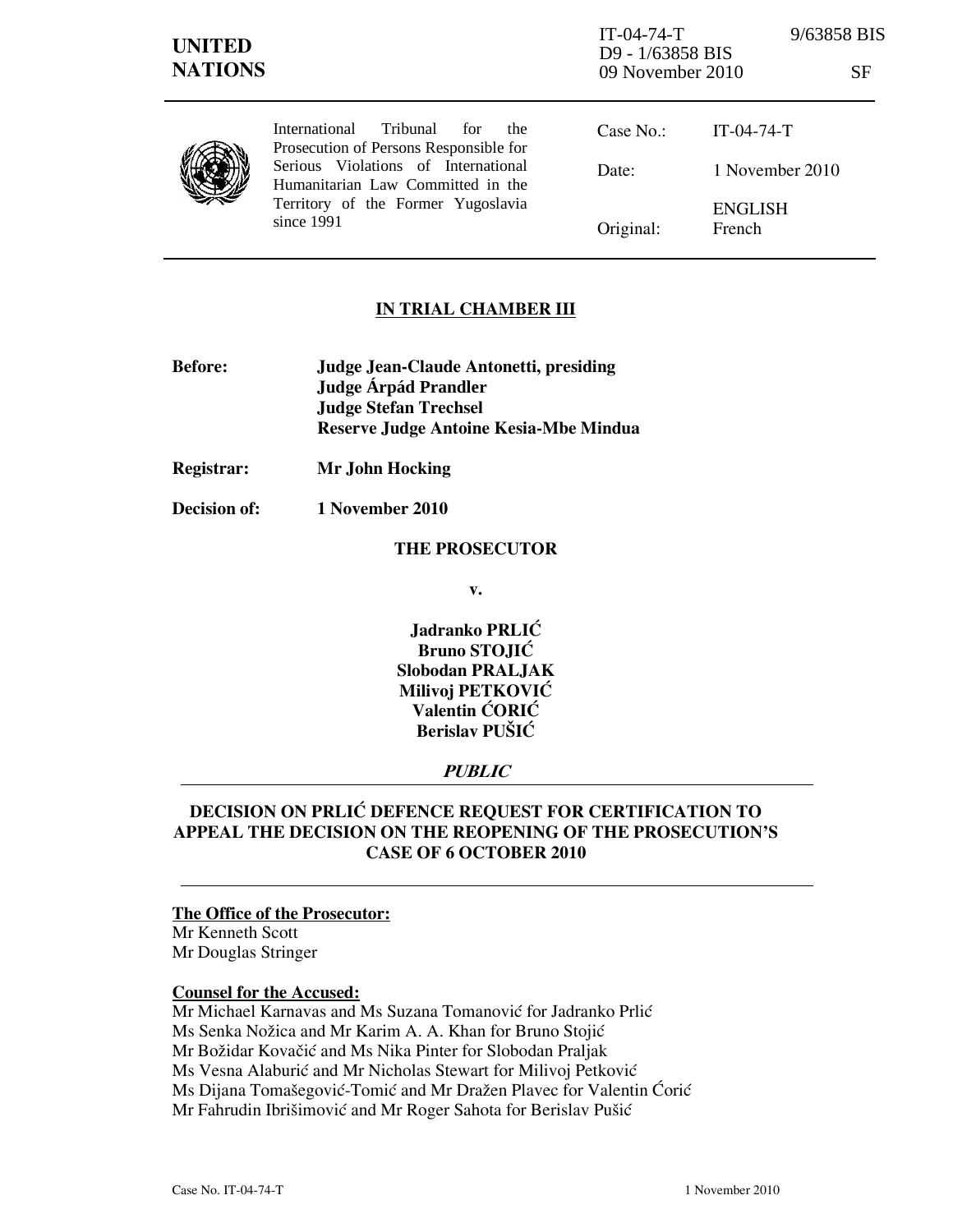TRIAL CHAMBER III ("Chamber") of the International Tribunal for the Prosecution of Persons Responsible for Serious Violations of International Humanitarian Law Committed in the Territory of the Former Yugoslavia since 1991 ("Tribunal"),

**SEIZED** of "Jadranko Prlic" s Request for Certification to Appeal the Decision on the Prosecution's Motion to Re-open its Case" filed publicly with a confidential Annex on 20 October 2010 ("Request"; "Confidential Annex"), by Counsel for the Accused Jadranko Prlić ("Prlić Defence"; "Accused Prlić"), in which the Prlić Defence requests that the Chamber certify the appeal it intends to lodge in respect of the "Decision on the Prosecution's Motion to Re-open its Case", rendered publicly by the Chamber on 6 October 2010 ("Decision of 6 October 2010"), $^1$ 

**NOTING** "Slobodan Praljak's Joinder to Jadranko Prlić's Request for Certification to Appeal the Decision on the Prosecution"s Motion to Re-open its Case" filed publicly by Counsel for the Accused Slobodan Praljak ("Praljak Defence") on 20 October 2010 ("Joinder"), in which the Praljak Defence informs the Chamber that it joins the  $Request<sub>1</sub><sup>2</sup>$ 

NOTING the Decision of 6 October 2010, by way of which the Chamber partially grants the motion of the Office of the Prosecutor ("Prosecution") to reopen its case with the admission of eight exhibits, four of which are from Ratko Mladić's notebooks ("Mladić Notebooks")<sup>3</sup> and decided that any potential requests for reopening filed by the Defence teams cannot in any way constitute general requests based on entries from the Mladić Notebooks, but must be limited, if they are based on the Mladić Notebooks, to refuting the entries admitted by way of the Decision of 6 October  $2010<sup>4</sup>$ 

NOTING the "Decision on Request for Extension of Time for Certification to Appeal Two Decisions Rendered by the Chamber on 6 October 2010", rendered publicly by

 $\overline{\phantom{a}}$ 

 $<sup>1</sup>$  Request, p. 1.</sup>

 $<sup>2</sup>$  Joinder, p. 1.</sup>

 $3$  Decision of 6 October 2010, paras 62 and 63 and p. 28. The Chamber notes that an error has slipped into the "Decision on Bruno Stojić Motion for Certification to Appeal the Decision on the Re-opening of the Prosecution Case and Clarifying the Decision of 6 October 2010", public, 27 October 2010, p. 2, which mentions six instead of four exhibits coming from the Mladić Notebooks.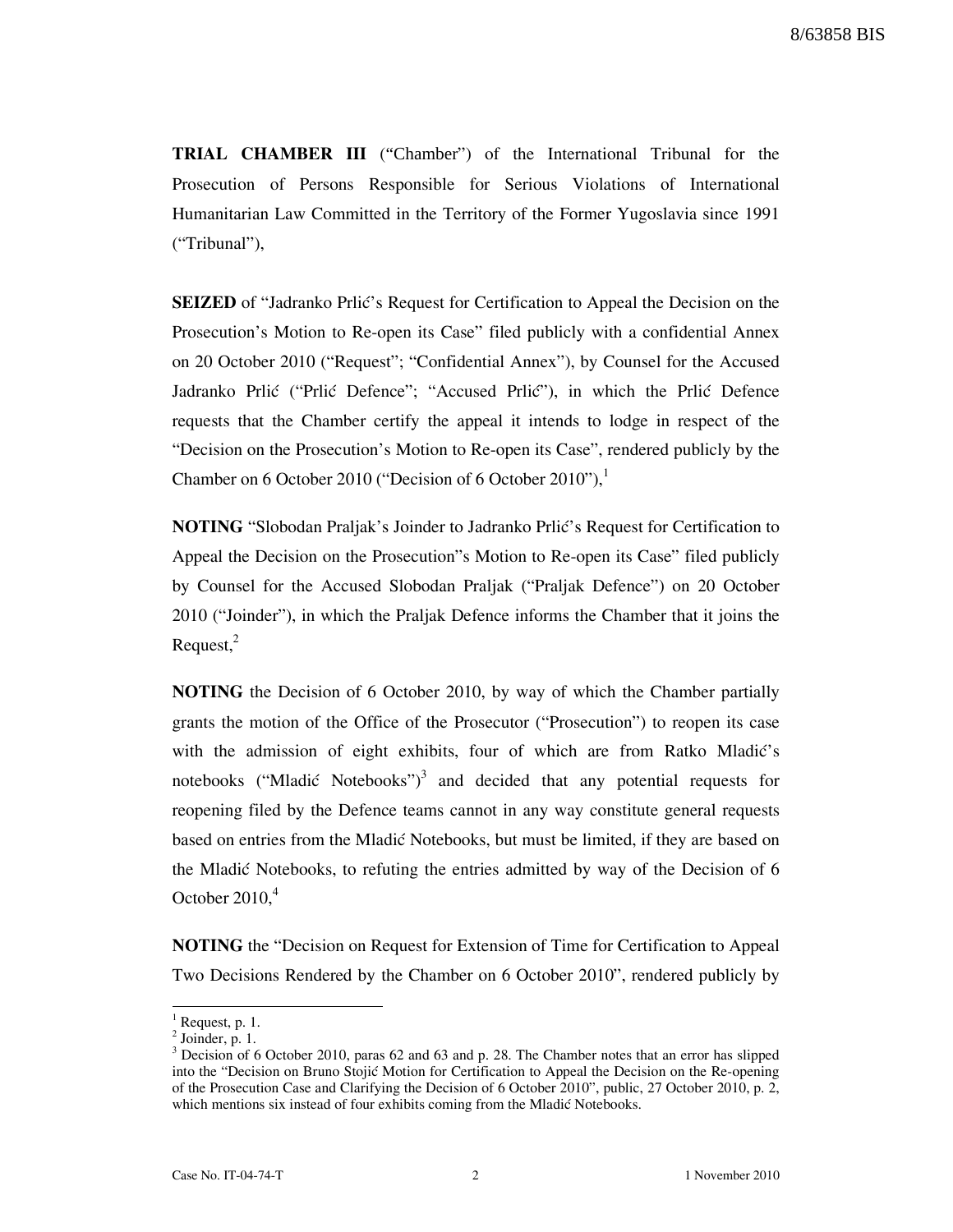the Chamber on 12 October 2010, by way of which the Chamber notably authorised the parties to file a request for certification to appeal the Decision of 6 October 2010 by 20 October 2010, at the latest ("Decision of 12 October 2010"), $\degree$ 

**NOTING** the "Decision on Bruno Stojić Motion for Certification to Appeal the Decision on the Re-opening of the Prosecution Case and Clarifying the Decision of 6 October 2010", rendered publicly by the Chamber on 27 October 2010 ("Decision of 27 October 2010"),

CONSIDERING that by way of the Request, the Prli} Defence asks that the Chamber certify the appeal of the Decision of 6 October 2010 pursuant to Rule 73 (B) of the Rules of Procedure and Evidence ("Rules"), $<sup>6</sup>$ </sup>

CONSIDERING that in support of its Request, the Prli} Defence submits that the Decision of 6 October 2010, which limits the scope of any potential requests from the Defence teams for reopening their case solely to refuting the entries from the Mladić Notebooks tendered by the Prosecution, significantly affects the fair and expeditious conduct of the proceedings or its outcome with regard to the Accused Prlic, $\frac{7}{2}$ 

CONSIDERING that the Prli} Defence advances that the Chamber's refusal in its Decision of 6 October 2010 to allow it to file a general request for reopening its case violates the principle of equality of arms;<sup>8</sup> that by way of this refusal the Chamber solely allows the Prosecution – and not the Defence teams – to tender into evidence entries from the Mladić Notebooks;<sup>9</sup> that it therefore prevents the Prlić Defence from tendering evidence deemed important and relevant for its case;<sup>10</sup> that it equally violated the principle of equality of arms when it rejected the confidential Annex attached to "Jadranko Prlić's Response to Prosecution Motion to Admit Evidence in Reopening", filed publicly on 23 July 2010 ("Annex to Prlić Response'),  $^{11}$ 

<sup>4</sup> Decision of 6 October 2010, para. 64 and p. 29.

 $<sup>5</sup>$  Decision of 12 October 2010, p. 4.</sup>

 $6$  Request, pp. 1 and 9; para. 15.

<sup>&</sup>lt;sup>7</sup> Request, p. 1 and paras 15-23.

<sup>8</sup> Request, p. 1 and para. 20.

<sup>&</sup>lt;sup>9</sup> Request, p. 1 and para. 16.

<sup>&</sup>lt;sup>10</sup> Request, p. 1 and para. 16.

<sup>&</sup>lt;sup>11</sup> Request, paras 21 and 22.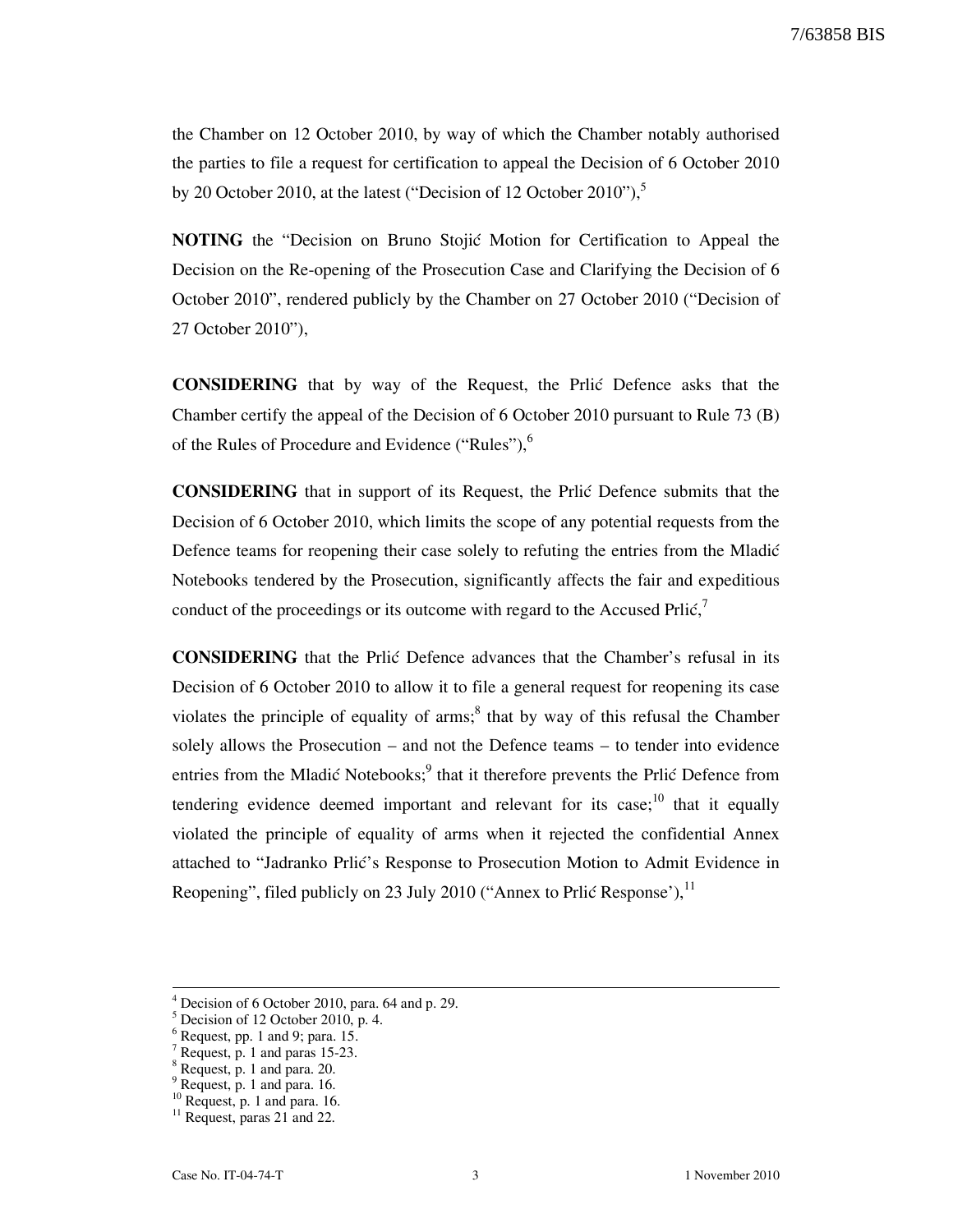CONSIDERING that the Prli} Defence submits, in particular, that the Chamber erred in finding that the Defence teams had not shown due diligence, required for the admissibility of a potential general request for reopening their case on the basis of the Mladić Notebooks; that it notes, firstly, that a double standard is being used by the Chamber in its assessment of the criteria of "diligence" according to whether it is being applied to the Prosecution or to the Defence teams;<sup>12</sup> that it notes, secondly, that the Prlić Defence took initiatives to enquire of the Chamber about the status of the proceedings and the type of requests that should be presented;<sup>13</sup> that, moreover, considering the delay the filing of a formal request for reopening would cause, the Prlic Defence recalls that it deliberately made any potential request for reopening its case dependant on the Chamber's decision to grant the Prosecution's Motion for reopening<sup>14</sup> and that, as a consequence, it considers that this fact should have been taken into account when the Chamber made its assessment of the criteria of "diligence", <sup>15</sup>

CONSIDERING that the Prli} Defence considers, lastly, that the immediate resolution by the Appeals Chamber of the issue on the refusal to authorise the Prlić Defence to file a general request for reopening its case would materially advance the proceedings;<sup>16</sup> that it puts forward, in particular, that such a refusal deprives the Judges of the possibility to consider the evidence necessary for an objective assessment of the Mladić Notebooks;<sup>17</sup> that it argues, moreover, that if this issue is not resolved immediately by the Appeals Chamber, it will constitute a ground for appeal of the Judgement,<sup>18</sup>

CONSIDERING that, owing to the advanced stage of the proceedings, the Chamber does not find it neccessary to wait for any potential responses from the Prosecution or from the other Defence teams in order to give a ruling on the Request,

CONSIDERING that pursuant to Rule 73 (B) of the Rules of Procedure and Evidence ("Rules"): "Decisions on all motions are without interlocutory appeal save

<sup>&</sup>lt;sup>12</sup> Request, paras 17 and 18.

 $^{13}$  Request, para. 19 and Confidential Annex.

<sup>&</sup>lt;sup>14</sup> "Prosecution Motion to Admit Evidence in Reopening", filed publicly on 9 July 2010 ("Prosecution Motion for Reopening").

Request, para. 20.

 $16$  Request, p. 1 and para. 23.

<sup>17</sup> Request, para. 23.

<sup>&</sup>lt;sup>18</sup> Request, para. 23.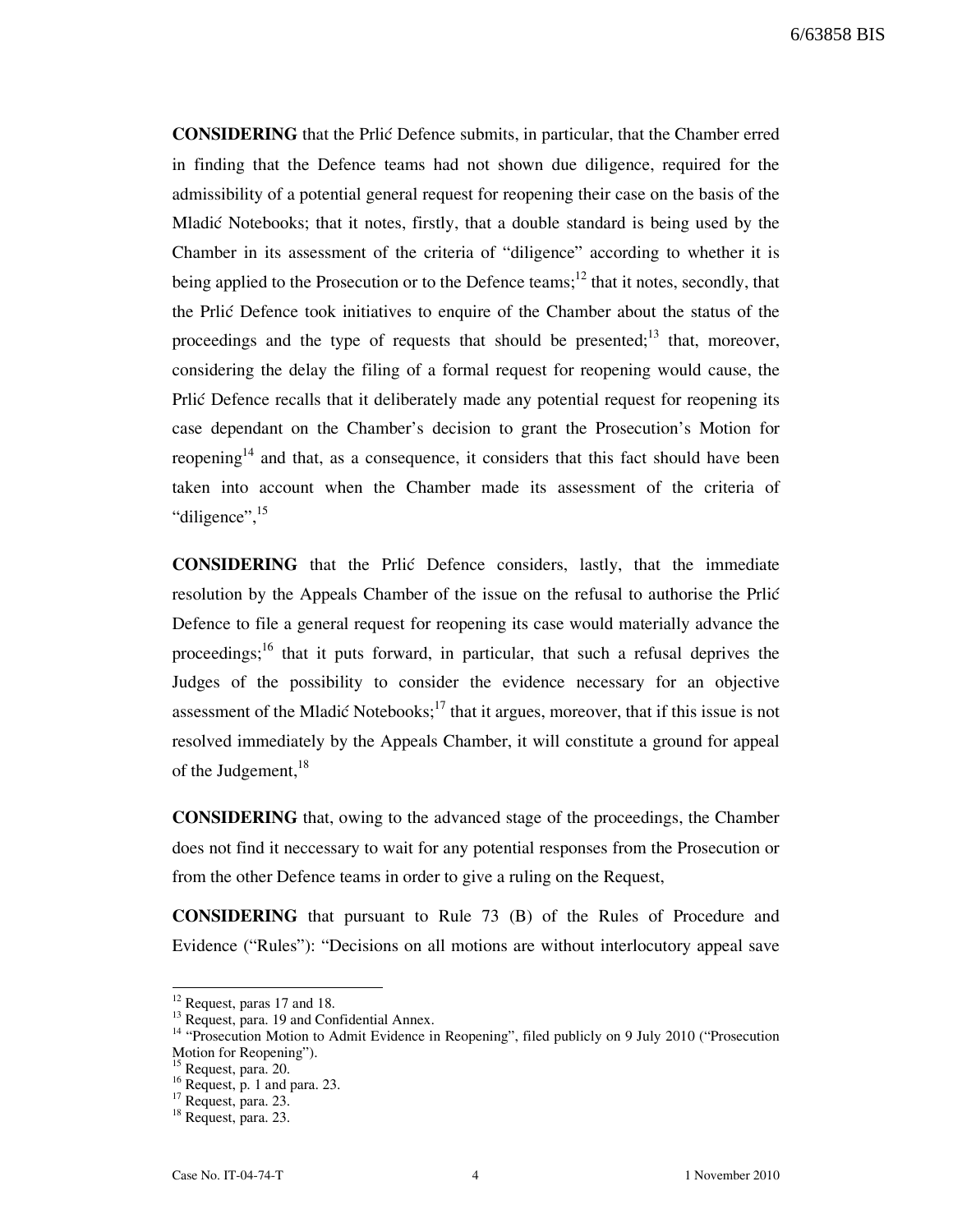with certification by the Trial Chamber, which may grant such certification if the decision involves an issue that would significantly affect the fair and expeditious conduct of the proceedings or the outcome of the trial, and for which, in the opinion of the Trial Chamber, an immediate resolution by the Appeals Chamber may materially advance the proceedings",

CONSIDERING, as a consequence, that certification to appeal is a matter for the discretion of the Chamber which must, in any event, ascertain that the two cumulative conditions set out in Rule 73 (B) of the Rules have been satisfied in this case,  $19$ 

CONSIDERING that the Chamber recalls that by way of the Decision of 6 October 2010, it notably found that any potential motion for reopening the case from the Defence teams going to the admission of entries from the Mladić Notebooks must be limited solely to refuting the new evidence admitted by way of the Decision of 6 October  $2010^{20}$ 

CONSIDERING that the Chamber recalls that it reached this conclusion when it noted that following the disclosure of the Mladic Notebooks on 11 June 2010, the Defence teams merely expressed their intention to request the reopening of their case through notices, based on the Mladić Notebooks, should the Chamber decide to grant the Prosecution's Motion for reopening;<sup>21</sup> that having failed to present a formal request for reopening based on the Mladić Notebooks, as the Prosecution did, and with regard to case-law criteria in the matter of reopening, such as "diligence", the Chamber found that the Defence teams had themselves de facto restricted their options for requesting the reopening of their cases based on the Mladić Notebooks solely to the possibility of refuting the new evidence admitted as the Prosecution had requested, $^{22}$ 

**CONSIDERING** that the Prlic Defence takes issue with the Chamber's findings according to which the Defence teams have not satisfied the criterion of "due diligence" to be able to request the admission of entries from the Mladic Notebooks within the scope of a general request for reopening their cases; that in fact, according

The Prosecutor v. Pavle Strugar, Case No. IT-01-42-T, "Decision on Defence Motion for Certification", public, 17 June 2004, para. 2.

Decision of 6 October 2010, para. 64 and p. 29; see also the Decision of 27 October 2010, p. 5.

<sup>&</sup>lt;sup>21</sup> Decision of 6 October 2010, para. 64; Decision of 27 October 2010, p. 5.

 $^{22}$  Decision of 6 October 2010, para. 64; Decision of 27 October 2010, p. 5.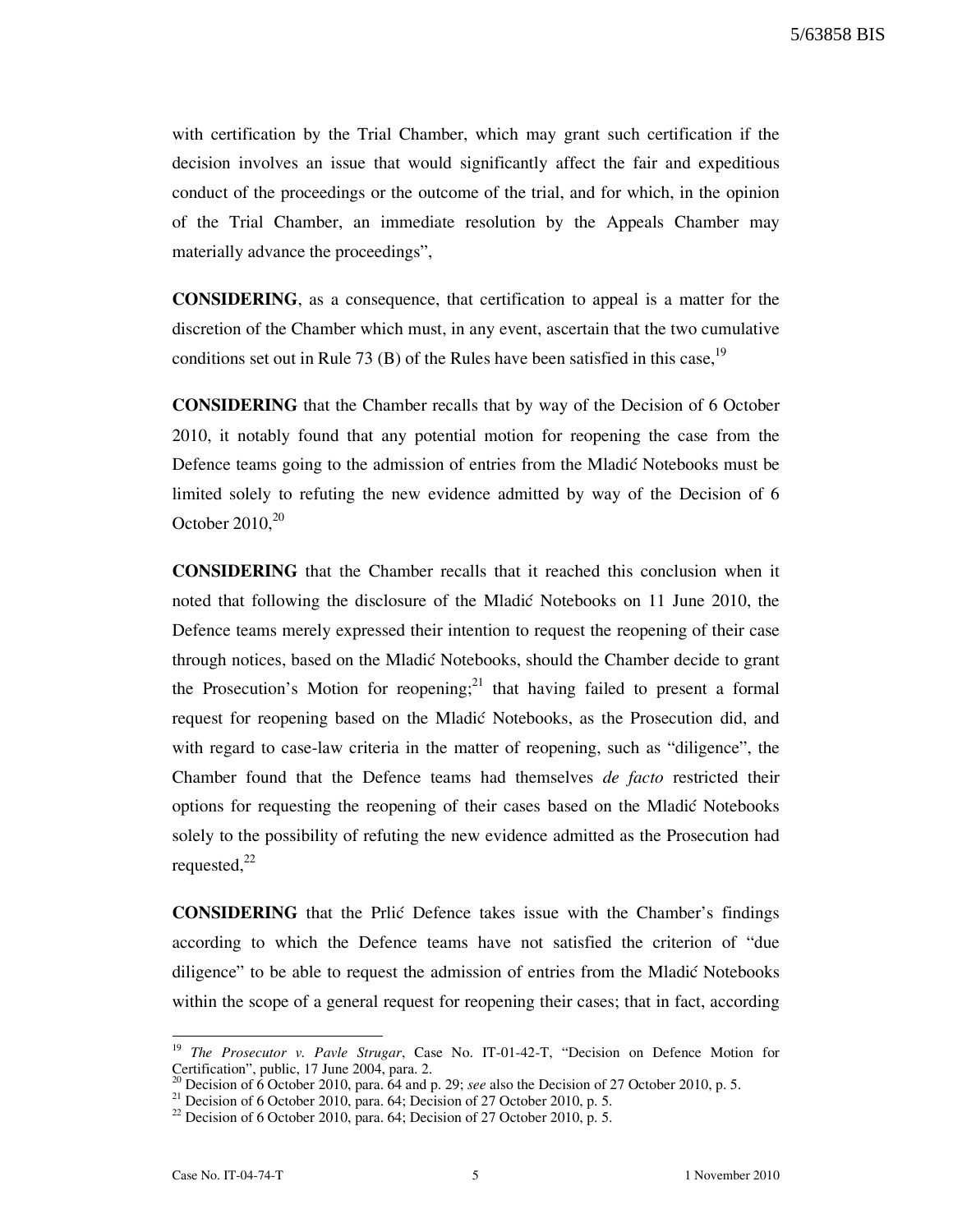to the Prlic Defence, it had duly informed the Chamber of its intention to file such a motion by way of its Notice of 14 July 2010, $^{23}$  on condition that the Prosecution's case were to be reopened, as well as through further correspondence with the  $Chamber, <sup>24</sup>$ 

CONSIDERING that the Chamber recalls again that it is only seized of an issue when a party files a formal request; $^{25}$  that this has been reiterated on several occasions and notably in the Decisions of 3 June and 6 July  $2010^{26}$  as well as in the Decisions of 6 and 27 October  $2010<sub>1</sub><sup>27</sup>$ 

CONSIDERING, as a consequence, that the presentation of the Prli} Defence's Notice of 14 July 2010 could not be considered a request for reopening its case able to satisfy case-law criteria for reopening,  $28$ 

CONSIDERING that the Chamber recalls in this respect that the Prli} Defence indicated that it would take the decision on whether to reopen its case once it was in possession of all the Mladić material;<sup>29</sup> that the Chamber notes, consequently, that since the months of June and July 2010 it was ready, should the need arise, to "draw up a motion for the reopening of its case on time, based on the discovery of the Mladić notebooks $"30$  and that it refrained from doing so,

CONSIDERING, furthermore, that the Chamber cannot accept the Prli} Defence argument according to which it demonstrated due diligence by suggesting to the Chamber, by means of a letter sent to the Chamber on 2 July  $2010<sup>31</sup>$  that it organise a status hearing with the aim of discussing the status and future development of the proceedings; that the Chamber recalls that there was no mention in the said letter of

 $\overline{\phantom{a}}$ 

<sup>&</sup>lt;sup>23</sup> "Jadranko Prlić's Notice of his Intent to Request Reopening of his Case should the Trial Chamber Grant the Prosecution Motion to Admit Evidence in Reopening", filed publicly on 14 July 2010 ("Notice of 14 July 2010").

 $^{24}$  Request, paras 8, 18-20, and Confidential Annex.

 $^{25}$  Oral decision on notices filed by the parties, 15 June 2009, T(F), p. 41355.

<sup>&</sup>lt;sup>26</sup> "Order on Prosecution Motion to Suspend Deadline to File its Requests to Reply", public, 3 June 2010, p. 5; "Decision on the Prosecution Motion for Reconsideration or Certification to Appeal Concerning Ordonnance relative à la demande de l'accusation de suspendre le délai de dépôt de sa demande de réplique" , p. 10.

<sup>27</sup> Decision of 6 October 2010, para. 64, footnote page 145; Decision of 27 october 2010, p. 6.

 $28$  Decision of 6 October 2010, para. 64; Decision of 27 October 2010, p. 6.

 $29$  Response of 4 June 2010, paras 15, 18, pp. 6 and 7; see also the Notice of 14 July 2010, para. 10.

 $30$  See Decision of 27 October 2010, p. 6.

<sup>&</sup>lt;sup>31</sup> Letter from Mr Karnavas addressed to Trial Chamber III, dated 2 July 2010, relating to holding a status hearing in the Prlić Case ("Letter of 2 July 2010").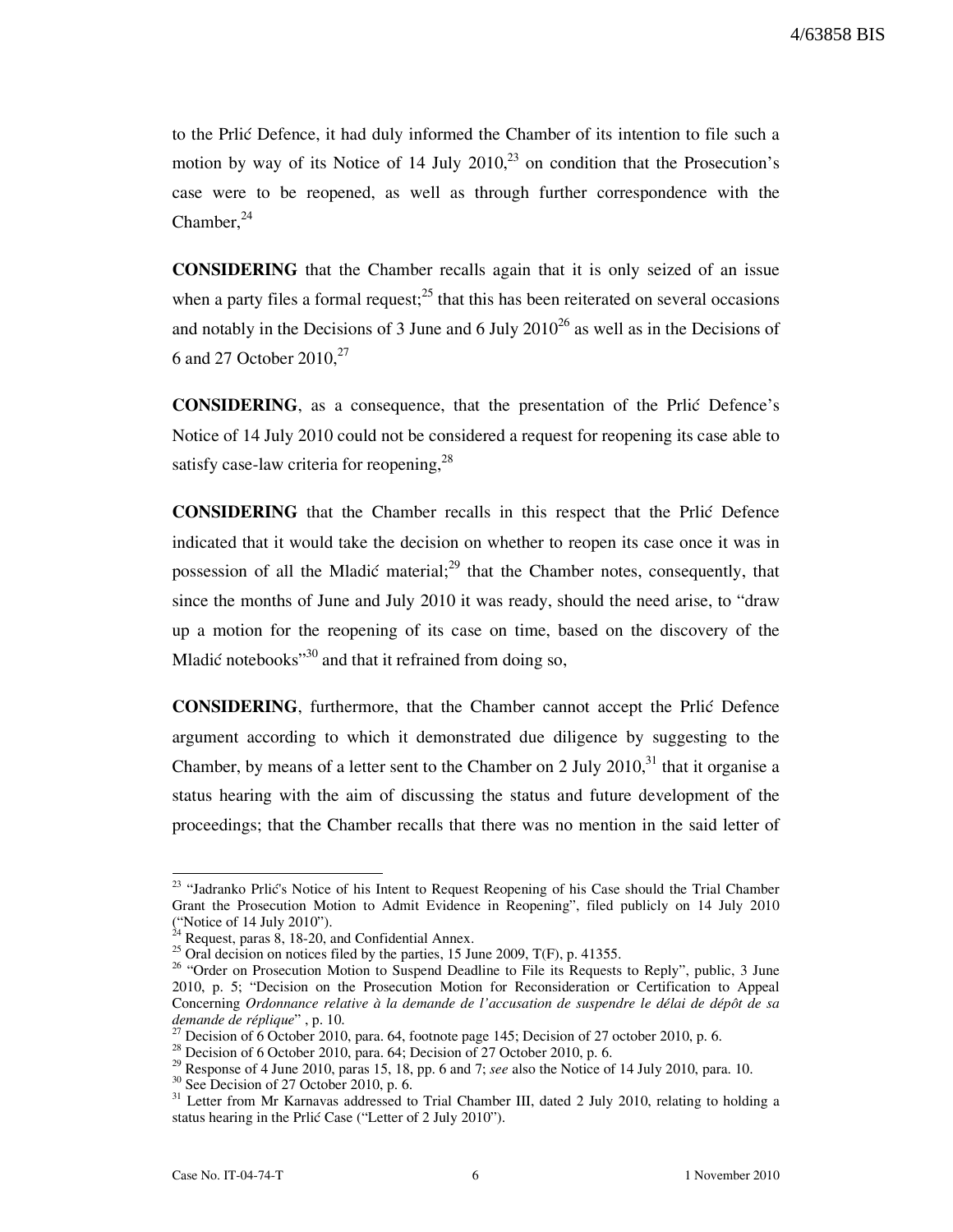the Defence teams reopening their cases; $^{32}$  that even had this issue been marginally touched upon in the various exchanges that followed on from the Letter of 2 July 2010 between the Chamber and the Prlić Defence,  $33$  that would not attest to the "necessary diligence" of the Prlić Defence,

CONSIDERING, moreover, that the Chamber is not satisfied with the argument put forward by the Prlic Defence according to which it conditioned its potential request for reopening on whether the Chamber decided to grant or deny the Motion to  $Reopen<sub>1</sub><sup>34</sup>$ 

CONSIDERING that the Chamber finds that it has not committed an error by noting the lack of diligence on the part of the Prlić Defence<sup>35</sup> since the latter could have drawn up a request for the re-opening of its case on time, based on the discovery of the Mladić Notebooks and following case-law criteria for the re-opening of a case, if that had been its intention, without conditioning its request on whether or not entries from the said Notebooks were admitted on behalf of the Prosecution; $36$  that, furthermore, the Rules of Procedure in force before the Tribunal do not allow a Chamber to be seized of requests for re-opening that are drawn up on condition that a later event occurs.<sup>37</sup>

CONSIDERING that the Chamber can only refute the allegation of the Prli} Defence according to which the Decision of 6 October 2010 violates the principle of equality of arms and places the Prosecution at a clear advantage over the Prlić Defence<sup>38</sup> as it was incumbent upon the Prlić Defence, if that had been its intention, to file a general motion for the reopening of its case based on the discovery of the Mladić Notebooks,

 $\overline{\phantom{a}}$ 

<sup>&</sup>lt;sup>32</sup> Confidential Annex and Letter of 2 July 2010.

<sup>&</sup>lt;sup>33</sup> Following the Letter of 2 July 2010, the Chamber sent a memorandum to the Prlić Defence on 9 July 2010, in which the issue of reopening the Defence teams cases was not mentioned. Following this memorandum, the Prlić Defence sent an email on 19 July 2010 asking the Chamber for clarification of the term "request" as used in the memorandum of 9 July 2010. It also asked in this email whether it could draw up a potential request for the reopening of its case for 23 July 2010 whilst recalling that its potential request was conditional on the Chamber's decision on the Prosecution's Motion for Reopening. On 20 July 2010, the Chamber responded by email specifying that 23 July 2010 was the date on which the Defence teams should respond to the Prosecution's Motion for Reopening.<br><sup>34</sup> Degrees and 20

Request, para. 20.

 $^{35}$ Decision of 6 October 2010, para. 64.

 $36$  See the Decision of 27 October 2010, pp. 6 and 7.

 $37$  Decision of 27 October 2010, p. 6.

<sup>38</sup> Request, paras 6 and 18.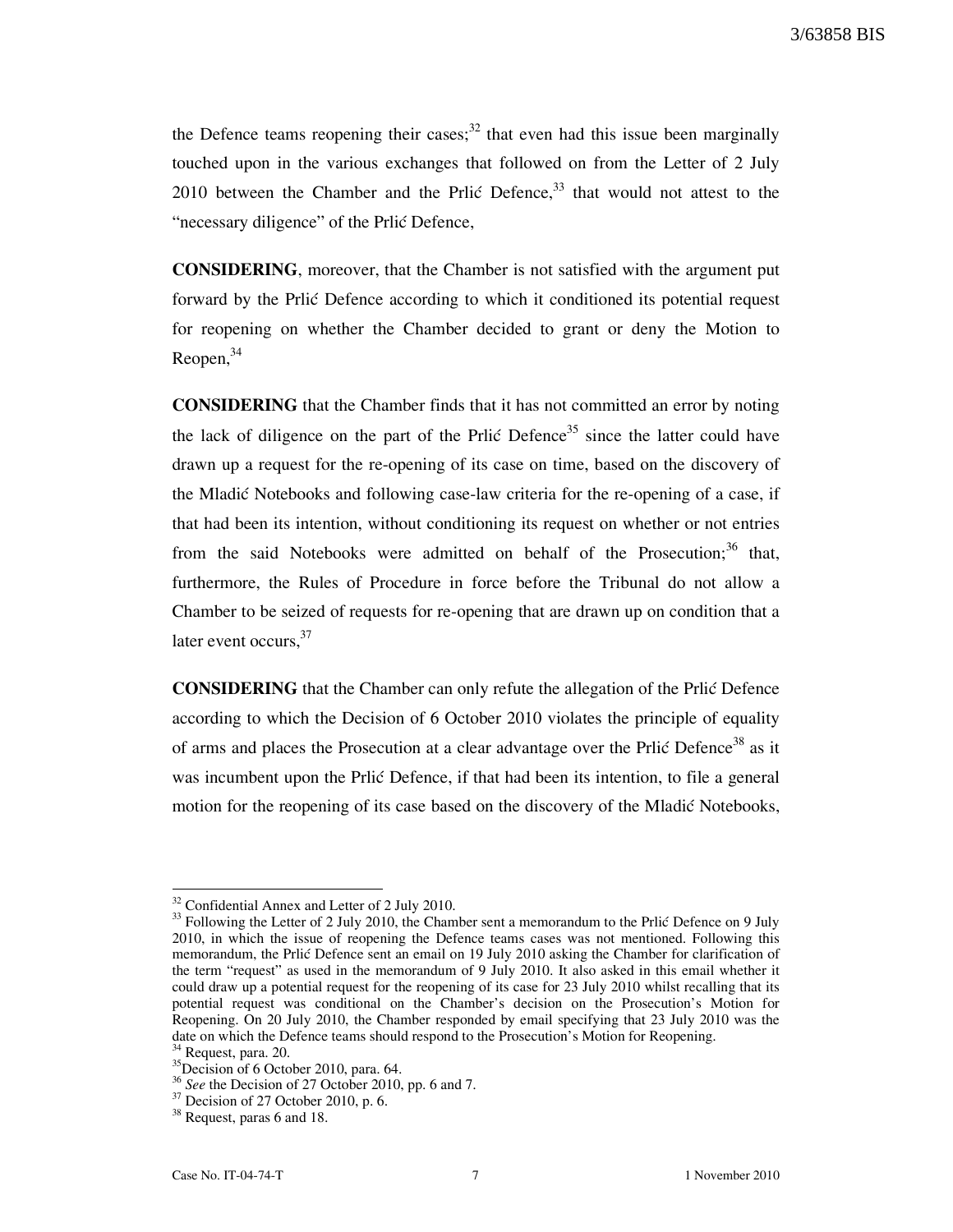as the Prosecution did, from the time it became aware of their existence and that there was nothing to prevent it from proceeding in this way,  $39$ 

CONSIDERING that the Chamber recalls that in its Decision of 6 October 2010 it nevertheless authorised the Defence teams who wished to refute the entries of the Mladi} Notebooks admitted by way of the said Decision to do so within the framework of a request for reopening; that in order to do this, they too could notably use the entries from the Mladić Notebooks; $40$  that the Chamber also recalled in its Decision of 27 October 2010 that this possibility was not exclusive to a request for a general reopening of the case of the Defence teams provided it is based on evidence that has just been discovered; $41$  that the Chamber finds that these different options guarantee as such the right of the Prlić Defence to a fair trial,  $42$ 

CONSIDERING, subsequently, that the Chamber finds that it was reasonable in its decision to deny in the impugned decision the Annex to the Prlic Response consisting of almost 108 pages and recalls again, in this respect, the explicit instructions of the Tribunal's Practice Direction concerning the format and in particular the length of briefs and motions submitted to the Chamber; $^{43}$  that, as a consequence, on this point it refers the Prlić Defence to the arguments set out in the Decision of 6 October 2010, $44$ 

CONSIDERING, as a consequence, that the Chamber is satisfied with the reasoning of the Decision of 6 October 2010 and finds that the Prlic Defence has not shown that the subject of the Request, namely, according to the Defence, the existence of a violation of the right to a fair trial and of the principle of equality of arms due to the Chamber's refusal to authorise the Defence to file a general request for the reopening of its case, constitutes an issue that would significantly affect the fair and expeditious conduct of the proceedings or the outcome of the trial and that the immediate resolution of this issue by the Appeals Chamber would materially advance the proceedings,

<sup>&</sup>lt;sup>39</sup> See Decision of 27 October 2010, p. 8.

 $40$  Decision of 27 October 2010, p. 8.

 $41$  Decision of 27 October 2010, p. 8.

 $42$  Decision of 6 October 2010, para. 64 and Decision of 27 October 2010, pp. 7 and 8.

<sup>&</sup>lt;sup>43</sup> See Decision of 6 October 2010, para. 35 in which the Chamber mentions that it had already invited the parties to comply with the Practice Direction in its "Decision on Prosecution Motion to Re-open its Case-in-Chief", public, 16 June 2010, p. 5.

 $44$  Decision of 6 October 2010, para.  $35$  and p. 29.